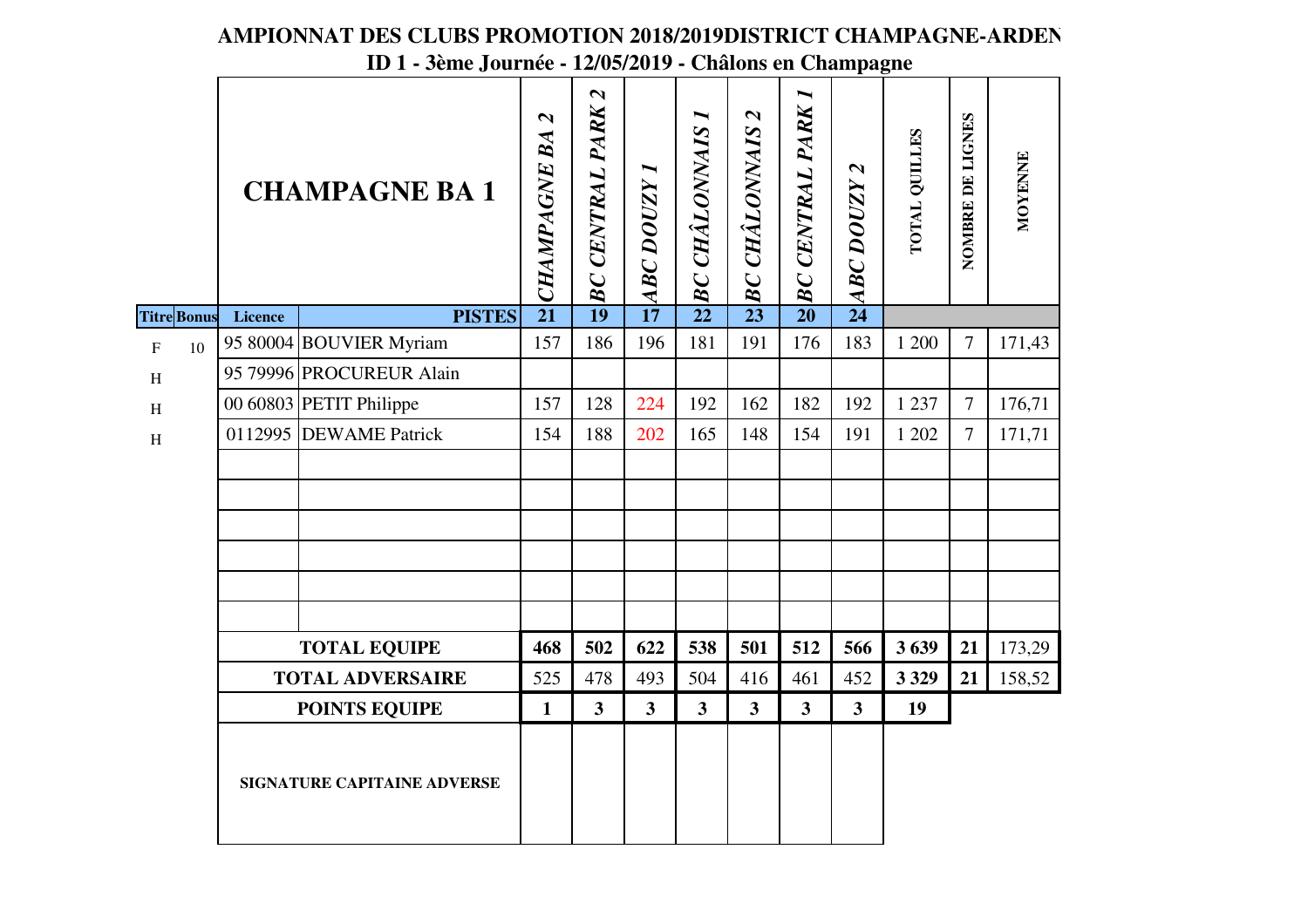|         |                                    |                     |                             |                        |                    |                  |                                                      | r o                |               |                  |         |
|---------|------------------------------------|---------------------|-----------------------------|------------------------|--------------------|------------------|------------------------------------------------------|--------------------|---------------|------------------|---------|
|         | <b>CHAMPAGNE BA 2</b>              | <b>CHAMPAGNE BA</b> | ➤<br><b>BC CENTRAL PARK</b> | <b>BC CHÂLONNAIS 2</b> | <b>ABC DOUZY 2</b> | <b>ABC DOUZY</b> | $\boldsymbol{\mathcal{L}}$<br><b>BC CENTRAL PARK</b> | ➤<br>BC CHÂLONNAIS | TOTAL QUILLES | NOMBRE DE LIGNES | MOYENNE |
| Licence | <b>PISTES</b>                      | $\overline{22}$     | $\overline{17}$             | $\overline{24}$        | $\overline{18}$    | $\overline{20}$  | $\overline{23}$                                      |                    |               |                  |         |
|         | 05 89044 THELLIER Dylan            | 206                 | 130                         | 138                    | 145                | 203              | 141                                                  | 210                | 1 1 7 3       | $\tau$           | 167,57  |
|         | 19 115689 BART Sébastien           | 160                 | 156                         | 131                    | 135                | 140              | 188                                                  | 164                | 1 0 7 4       | $\overline{7}$   | 153,43  |
|         | 19 115533 DEMIANOFF Stéphane       | 159                 | 173                         | 168                    | 221                | 147              | 122                                                  | 175                | 1 1 6 5       | $\overline{7}$   | 166,43  |
|         |                                    |                     |                             |                        |                    |                  |                                                      |                    |               |                  |         |
|         |                                    |                     |                             |                        |                    |                  |                                                      |                    |               |                  |         |
|         |                                    |                     |                             |                        |                    |                  |                                                      |                    |               |                  |         |
|         |                                    |                     |                             |                        |                    |                  |                                                      |                    |               |                  |         |
|         |                                    |                     |                             |                        |                    |                  |                                                      |                    |               |                  |         |
|         | <b>TOTAL EQUIPE</b>                | 525                 | 459                         | 437                    | 501                | 490              | 451                                                  | 549                | 3 4 1 2       | 21               | 162,48  |
|         | <b>TOTAL ADVERSAIRE</b>            | 468                 | 427                         | 443                    | 483                | 539              | 394                                                  | 506                | 3 260         | 21               | 155,24  |
|         | <b>POINTS EQUIPE</b>               | $3^{\circ}$         | 3 <sup>1</sup>              | $\mathbf{1}$           | $\overline{3}$     | $\mathbf{1}$     | $\overline{3}$                                       | 3 <sup>1</sup>     | 17            |                  |         |
|         | <b>SIGNATURE CAPITAINE ADVERSE</b> |                     |                             |                        |                    |                  |                                                      |                    |               |                  |         |

**CHAMPIONNAT DES CLUBS PROMOTION 2018/2019DISTRICT CHAMPAGNE-ARDENNEID 1 - 3ème Journée - 12/05/2019 - Châlons en Champagne**

HH

H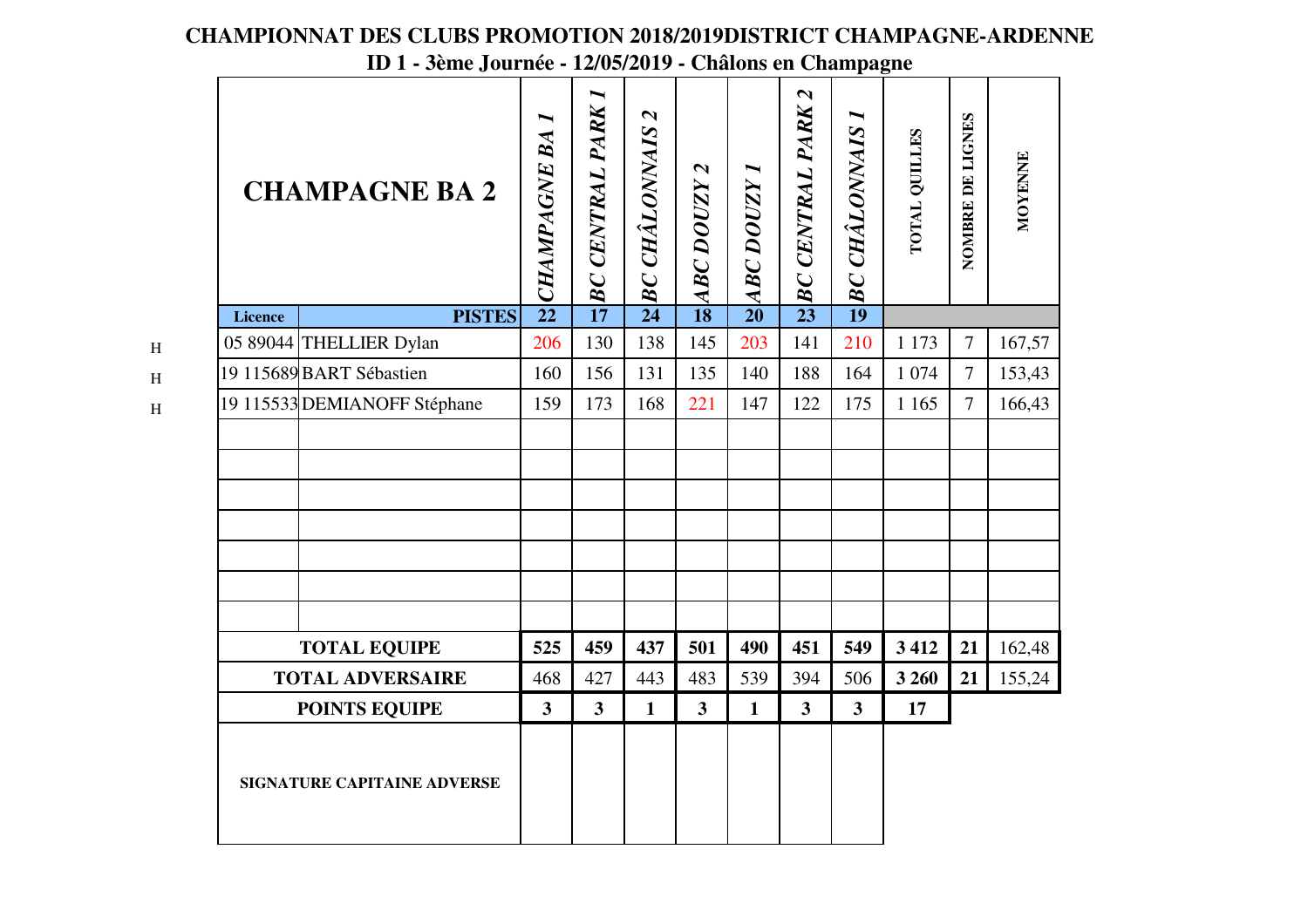|                | <b>Come Journee</b>                |                                                      | $\mathbf{L}$ $\mathbf{U}$ $\mathbf{U}$ $\mathbf{V}$ $\mathbf{L}$ |                           |                  | Undong un Undinpugny                               |                     |                                                   |                  |                  |         |
|----------------|------------------------------------|------------------------------------------------------|------------------------------------------------------------------|---------------------------|------------------|----------------------------------------------------|---------------------|---------------------------------------------------|------------------|------------------|---------|
|                | <b>BC CENTRAL PARK 1</b>           | $\boldsymbol{\mathcal{L}}$<br><b>BC CENTRAL PARK</b> | $\boldsymbol{\mathsf{N}}$<br><b>CHAMPAGNE BA</b>                 | ➤<br><b>BC CHÂLONNAIS</b> | <b>ABC DOUZY</b> | $\boldsymbol{\mathsf{\Omega}}$<br><b>ABC DOUZY</b> | <b>CHAMPAGNE BA</b> | $\boldsymbol{\mathsf{c}}$<br><b>BC CHÂLONNAIS</b> | TOTAL QUILLES    | NOMBRE DE LIGNES | MOYENNE |
| <b>Licence</b> | <b>PISTES</b>                      | $\overline{24}$                                      | $\overline{18}$                                                  | $\overline{20}$           | $\overline{23}$  | $\overline{22}$                                    | $\overline{19}$     | $\overline{21}$                                   |                  |                  |         |
|                | 12 103654 HENRY Jean-Philippe      | 156                                                  | 158                                                              | 119                       | 177              | 152                                                | 136                 | 101                                               | 999              | $\overline{7}$   | 142,71  |
|                | 14 106672 THIRY Lionel             | 144                                                  | 124                                                              | 165                       | 162              | 148                                                | 155                 | 156                                               | 1 0 5 4          | $\overline{7}$   | 150,57  |
|                | 11 101375 LOMBARDIE Pierre         |                                                      |                                                                  |                           |                  |                                                    |                     |                                                   |                  |                  |         |
|                | 0111299 MOUTARDE Jean-Luc          | 165                                                  | 145                                                              | 151                       | 160              | 146                                                | 170                 | 222                                               | 1 1 5 9          | $\overline{7}$   | 165,57  |
|                |                                    |                                                      |                                                                  |                           |                  |                                                    |                     |                                                   |                  |                  |         |
|                |                                    |                                                      |                                                                  |                           |                  |                                                    |                     |                                                   |                  |                  |         |
|                |                                    |                                                      |                                                                  |                           |                  |                                                    |                     |                                                   |                  |                  |         |
|                |                                    |                                                      |                                                                  |                           |                  |                                                    |                     |                                                   |                  |                  |         |
|                |                                    |                                                      |                                                                  |                           |                  |                                                    |                     |                                                   |                  |                  |         |
|                |                                    |                                                      |                                                                  |                           |                  |                                                    |                     |                                                   |                  |                  |         |
|                | <b>TOTAL EQUIPE</b>                | 465                                                  | 427                                                              | 435                       | 499              | 446                                                | 461                 | 479                                               | 3 2 1 2          | 21               | 152,95  |
|                | <b>TOTAL ADVERSAIRE</b>            | 382                                                  | 459                                                              | 508                       | 524              | 502                                                | 512                 | 539                                               | 3 4 2 6          | 21               | 163,14  |
|                | <b>POINTS EQUIPE</b>               | 3                                                    | $\mathbf{1}$                                                     | $\mathbf{1}$              | $\mathbf{1}$     | $\mathbf{1}$                                       | $\mathbf{1}$        | $\mathbf{1}$                                      | $\boldsymbol{9}$ |                  |         |
|                | <b>SIGNATURE CAPITAINE ADVERSE</b> |                                                      |                                                                  |                           |                  |                                                    |                     |                                                   |                  |                  |         |

H

H

H

**CHAMPIONNAT DES CLUBS PROMOTION 2018/2019DISTRICT CHAMPAGNE-ARDENNE**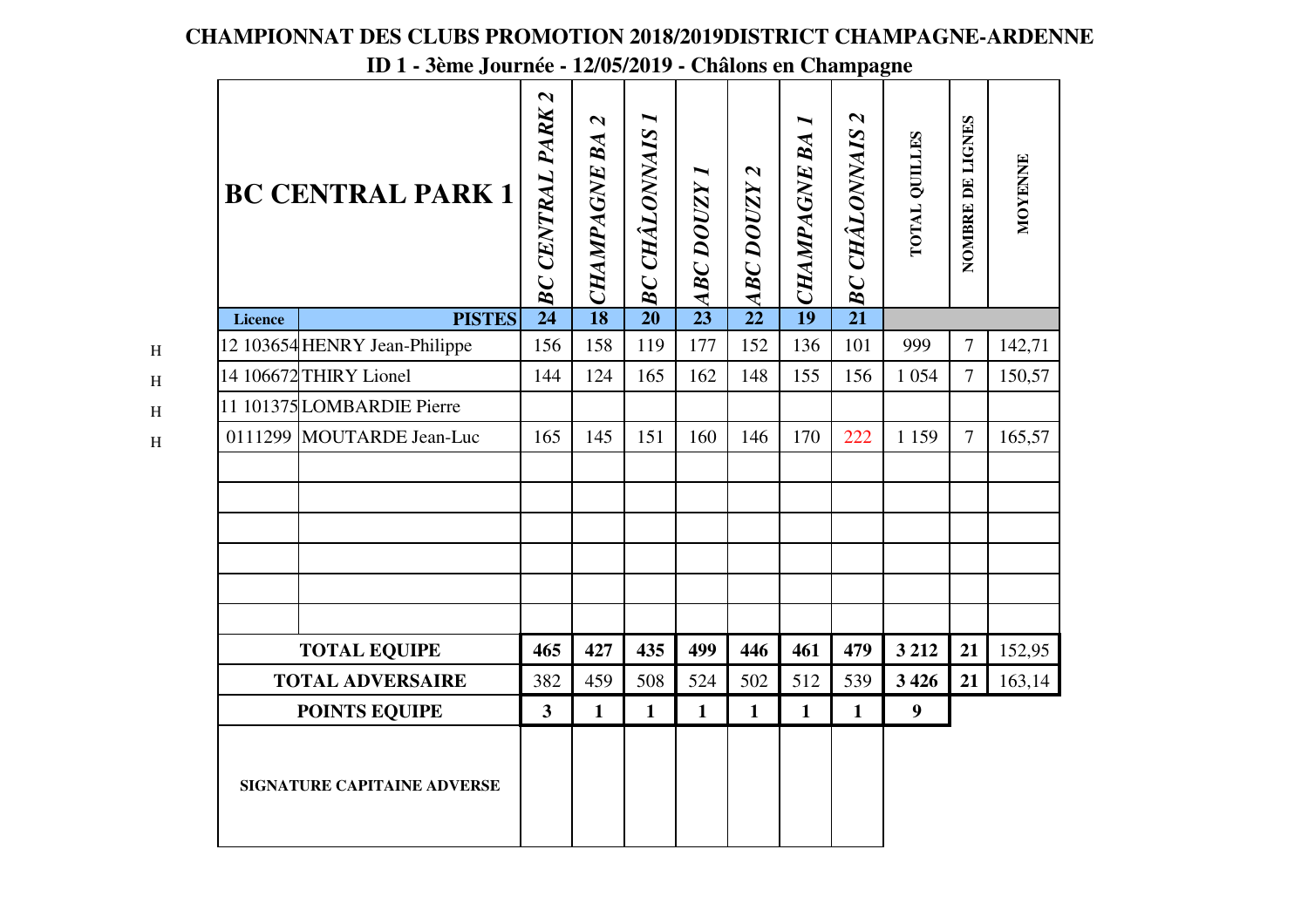|                |                                    |                       |                             |                                         | $\sim$ 3 cmc Journee $\sim$ 12/03/2012 $\sim$ Charons on Champagne |                            |                                                  |                    |                |                  |         |
|----------------|------------------------------------|-----------------------|-----------------------------|-----------------------------------------|--------------------------------------------------------------------|----------------------------|--------------------------------------------------|--------------------|----------------|------------------|---------|
|                | <b>BC CENTRAL PARK 2</b>           | ►<br>NBC CENTRAL PARK | ►<br>BA<br><b>CHAMPAGNE</b> | $\boldsymbol{\mathcal{L}}$<br>ABC DOUZY | $\boldsymbol{\mathcal{C}}$<br><b>BC CHÂLONNAIS</b>                 | NO CHÂLONNAIS <sub>1</sub> | $\boldsymbol{\mathsf{z}}$<br><b>CHAMPAGNE BA</b> | <b>ABC DOUZY 1</b> | TOTAL QUILLES  | NOMBRE DE LIGNES | MOYENNE |
| <b>Licence</b> | <b>PISTES</b>                      |                       | $\overline{20}$             | $\overline{21}$                         | $\overline{19}$                                                    |                            | $\overline{24}$                                  | $\overline{18}$    |                |                  |         |
|                | 18 113457 GRANDMAIRE Serge         | 148                   | 147                         | 167                                     | 151                                                                | 157                        | 146                                              | 162                | 1078           | $\overline{7}$   | 154,00  |
|                | 11 101715 ROBERT Jacky             | 123                   | 176                         | 131                                     | 174                                                                | 127                        | 150                                              | 169                | 1 0 5 0        | $\overline{7}$   | 150,00  |
|                | 18 113531 CARTEL François          | 111                   | 155                         | 114                                     | 125                                                                | 154                        | 98                                               | 126                | 883            | $\overline{7}$   | 126,14  |
|                | 0106945 MAUROY Fabrice             |                       |                             |                                         |                                                                    |                            |                                                  |                    |                |                  |         |
|                |                                    |                       |                             |                                         |                                                                    |                            |                                                  |                    |                |                  |         |
|                |                                    |                       |                             |                                         |                                                                    |                            |                                                  |                    |                |                  |         |
|                |                                    |                       |                             |                                         |                                                                    |                            |                                                  |                    |                |                  |         |
|                |                                    |                       |                             |                                         |                                                                    |                            |                                                  |                    |                |                  |         |
|                |                                    |                       |                             |                                         |                                                                    |                            |                                                  |                    |                |                  |         |
|                |                                    |                       |                             |                                         |                                                                    |                            |                                                  |                    |                |                  |         |
|                | <b>TOTAL EQUIPE</b>                | 382                   | 478                         | 412                                     | 450                                                                | 438                        | 394                                              | 457                | 3 0 1 1        | 21               | 143,38  |
|                | <b>TOTAL ADVERSAIRE</b>            | 465                   | 502                         | 459                                     | 465                                                                | 455                        | 451                                              | 542                | 3 3 3 9        | 21               | 159,00  |
|                | <b>POINTS EQUIPE</b>               | $\mathbf{1}$          | $\mathbf{1}$                | $\mathbf{1}$                            | $\mathbf{1}$                                                       | $\mathbf{1}$               | $\mathbf{1}$                                     | $\mathbf{1}$       | $\overline{7}$ |                  |         |
|                | <b>SIGNATURE CAPITAINE ADVERSE</b> |                       |                             |                                         |                                                                    |                            |                                                  |                    |                |                  |         |

## **CHAMPIONNAT DES CLUBS PROMOTION 2018/2019DISTRICT CHAMPAGNE-ARDENNE**

**ID 1 - 3ème Journée - 12/05/2019 - Châlons en Champagne**

HH

H

H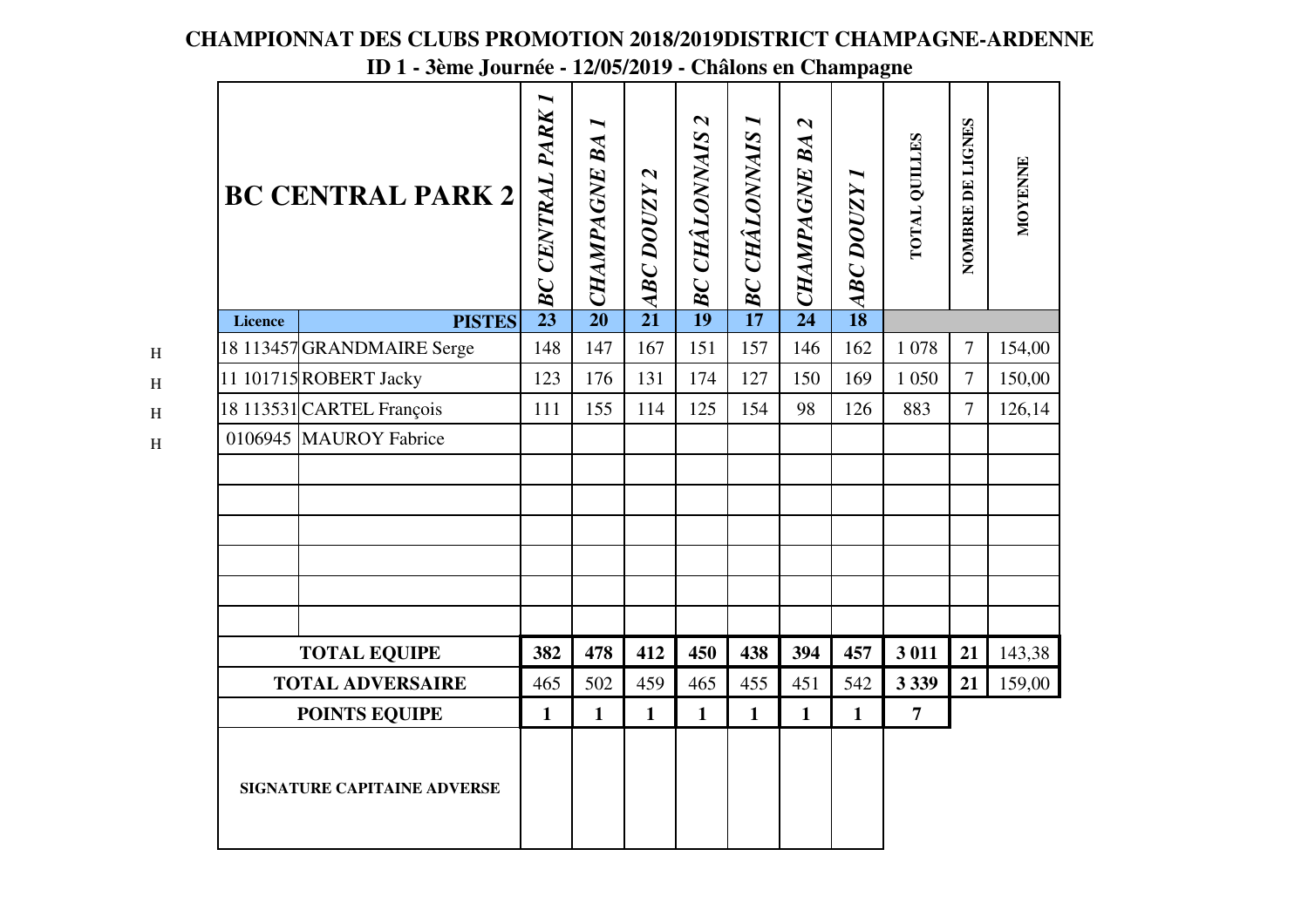|                           |    | <b>ABC DOUZY 1</b>                 |                             | $\sim$<br><b>ABC DOUZY</b> | $\boldsymbol{\mathcal{L}}$<br><b>CHÂLONNAIS</b><br>BC | ►<br><b>CHAMPAGNE BA</b> | ➤<br><b>BC CENTRAL PARK</b> | $\boldsymbol{\mathsf{c}}$<br><b>CHAMPAGNE BA</b> | ►<br><b>BC CHÂLONNAIS</b> | $\boldsymbol{\sim}$<br><b>BC CENTRAL PARK</b> | TOTAL QUILLES | NOMBRE DE LIGNES | MOYENNE |
|---------------------------|----|------------------------------------|-----------------------------|----------------------------|-------------------------------------------------------|--------------------------|-----------------------------|--------------------------------------------------|---------------------------|-----------------------------------------------|---------------|------------------|---------|
|                           |    | <b>Licence</b>                     | <b>PISTES</b>               | $\overline{20}$            | $\overline{22}$                                       | $\overline{18}$          | $\overline{24}$             | $\overline{19}$                                  | $\overline{21}$           | $\overline{17}$                               |               |                  |         |
| H                         |    |                                    | 17 111896 BARON Didier      | 135                        | 178                                                   | 150                      | 187                         | 208                                              | 190                       | 148                                           | 1 1 9 6       | $\overline{7}$   | 170,86  |
| $\mathbf F$               | 10 |                                    | 05 89728 FRICOTTEAUX Carole | 173                        | 169                                                   | 170                      | 147                         | 192                                              | 202                       | 214                                           | 1 1 9 7       | $\overline{7}$   | 171,00  |
| $\boldsymbol{\mathrm{H}}$ |    |                                    | 00 60243 TAYMONT Hervé      | 185                        | 167                                                   | 173                      | 190                         | 139                                              | 153                       | 180                                           | 1 1 8 7       | $\overline{7}$   | 169,57  |
| H                         |    |                                    | 0105311 POUPARD Olivier     |                            |                                                       |                          |                             |                                                  |                           |                                               |               |                  |         |
|                           |    |                                    |                             |                            |                                                       |                          |                             |                                                  |                           |                                               |               |                  |         |
|                           |    |                                    |                             |                            |                                                       |                          |                             |                                                  |                           |                                               |               |                  |         |
|                           |    |                                    |                             |                            |                                                       |                          |                             |                                                  |                           |                                               |               |                  |         |
|                           |    |                                    |                             |                            |                                                       |                          |                             |                                                  |                           |                                               |               |                  |         |
|                           |    |                                    |                             |                            |                                                       |                          |                             |                                                  |                           |                                               |               |                  |         |
|                           |    |                                    |                             |                            |                                                       |                          |                             |                                                  |                           |                                               |               |                  |         |
|                           |    |                                    |                             |                            |                                                       |                          |                             |                                                  |                           |                                               |               |                  |         |
|                           |    |                                    | <b>TOTAL EQUIPE</b>         | 493                        | 514                                                   | 493                      | 524                         | 539                                              | 545                       | 542                                           | 3580          | 21               | 170,48  |
|                           |    |                                    | <b>TOTAL ADVERSAIRE</b>     | 487                        | 494                                                   | 622                      | 499                         | 490                                              | 488                       | 457                                           | 3537          | 21               | 168,43  |
|                           |    | <b>POINTS EQUIPE</b>               |                             | 3 <sup>1</sup>             | $\overline{\mathbf{3}}$                               | $\mathbf{1}$             | $\overline{\mathbf{3}}$     | $\overline{\mathbf{3}}$                          | $\overline{\mathbf{3}}$   | 3 <sup>1</sup>                                | 19            |                  |         |
|                           |    | <b>SIGNATURE CAPITAINE ADVERSE</b> |                             |                            |                                                       |                          |                             |                                                  |                           |                                               |               |                  |         |

## **CHAMPIONNAT DES CLUBS PROMOTION 2018/2019DISTRICT CHAMPAGNE-ARDENNE**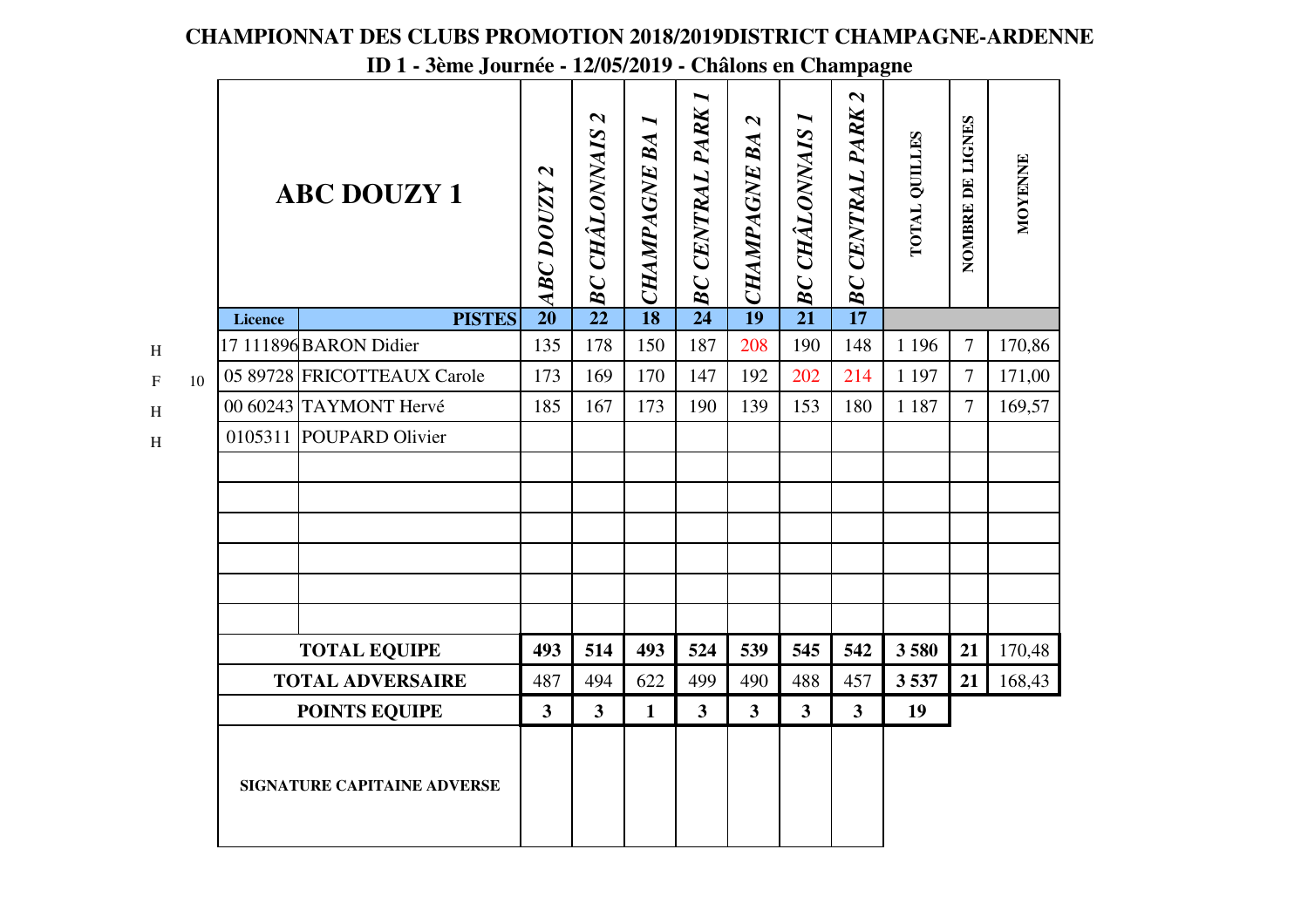|             |    |                                    |                                |                    |                              |                                                     |                                                  |                             |                        |                     | ъ             |                  |         |
|-------------|----|------------------------------------|--------------------------------|--------------------|------------------------------|-----------------------------------------------------|--------------------------------------------------|-----------------------------|------------------------|---------------------|---------------|------------------|---------|
|             |    | <b>ABC DOUZY 2</b>                 |                                | <b>ABC DOUZY 1</b> | 宝<br><b>CHÂLONNAIS</b><br>BC | $\boldsymbol{\mathsf{c}}$<br><b>BC CENTRAL PARK</b> | $\boldsymbol{\mathsf{c}}$<br><b>CHAMPAGNE BA</b> | ►<br><b>BC CENTRAL PARK</b> | <b>BC CHÂLONNAIS 2</b> | <b>CHAMPAGNE BA</b> | TOTAL QUILLES | NOMBRE DE LIGNES | MOYENNE |
|             |    | Licence                            | <b>PISTES</b>                  | $\overline{19}$    | $\overline{24}$              | $\overline{22}$                                     | $\overline{17}$                                  | $\overline{21}$             | $\overline{18}$        | $\frac{1}{23}$      |               |                  |         |
| H           |    |                                    | 18 114871 MANAND Jean François | 170                | 157                          | 155                                                 | 166                                              | 147                         | 154                    | 168                 | 1 1 1 7       | $\overline{7}$   | 159,57  |
| $\mathbf F$ | 10 |                                    | 19 114908 RICOTTEAU Virginie   |                    |                              |                                                     |                                                  |                             |                        |                     |               |                  |         |
| H           |    |                                    | 14 106944 GRIDAINE Ludovic     | 149                | 128                          | 178                                                 | 145                                              | 200                         | 198                    | 129                 | 1 1 2 7       | $\overline{7}$   | 161,00  |
| H           |    |                                    | 0115062 BRUNEAUX Jérémie       | 168                | 149                          | 126                                                 | 172                                              | 155                         | 141                    | 155                 | 1 0 6 6       | $\overline{7}$   | 152,29  |
|             |    |                                    |                                |                    |                              |                                                     |                                                  |                             |                        |                     |               |                  |         |
|             |    |                                    |                                |                    |                              |                                                     |                                                  |                             |                        |                     |               |                  |         |
|             |    |                                    |                                |                    |                              |                                                     |                                                  |                             |                        |                     |               |                  |         |
|             |    |                                    |                                |                    |                              |                                                     |                                                  |                             |                        |                     |               |                  |         |
|             |    |                                    |                                |                    |                              |                                                     |                                                  |                             |                        |                     |               |                  |         |
|             |    |                                    |                                |                    |                              |                                                     |                                                  |                             |                        |                     |               |                  |         |
|             |    |                                    | <b>TOTAL EQUIPE</b>            | 487                | 434                          | 459                                                 | 483                                              | 502                         | 493                    | 452                 | 3 3 1 0       | 21               | 157,62  |
|             |    |                                    | <b>TOTAL ADVERSAIRE</b>        | 493                | 450                          | 412                                                 | 501                                              | 446                         | 537                    | 566                 | 3 4 0 5       | 21               | 162,14  |
|             |    | <b>POINTS EQUIPE</b>               |                                | $\mathbf{1}$       | $\mathbf{1}$                 | $\overline{\mathbf{3}}$                             | $\mathbf{1}$                                     | $\overline{\mathbf{3}}$     | $\mathbf{1}$           | $\mathbf{1}$        | 11            |                  |         |
|             |    | <b>SIGNATURE CAPITAINE ADVERSE</b> |                                |                    |                              |                                                     |                                                  |                             |                        |                     |               |                  |         |

**CHAMPIONNAT DES CLUBS PROMOTION 2018/2019DISTRICT CHAMPAGNE-ARDENNEID 1 - 3ème Journée - 12/05/2019 - Châlons en Champagne**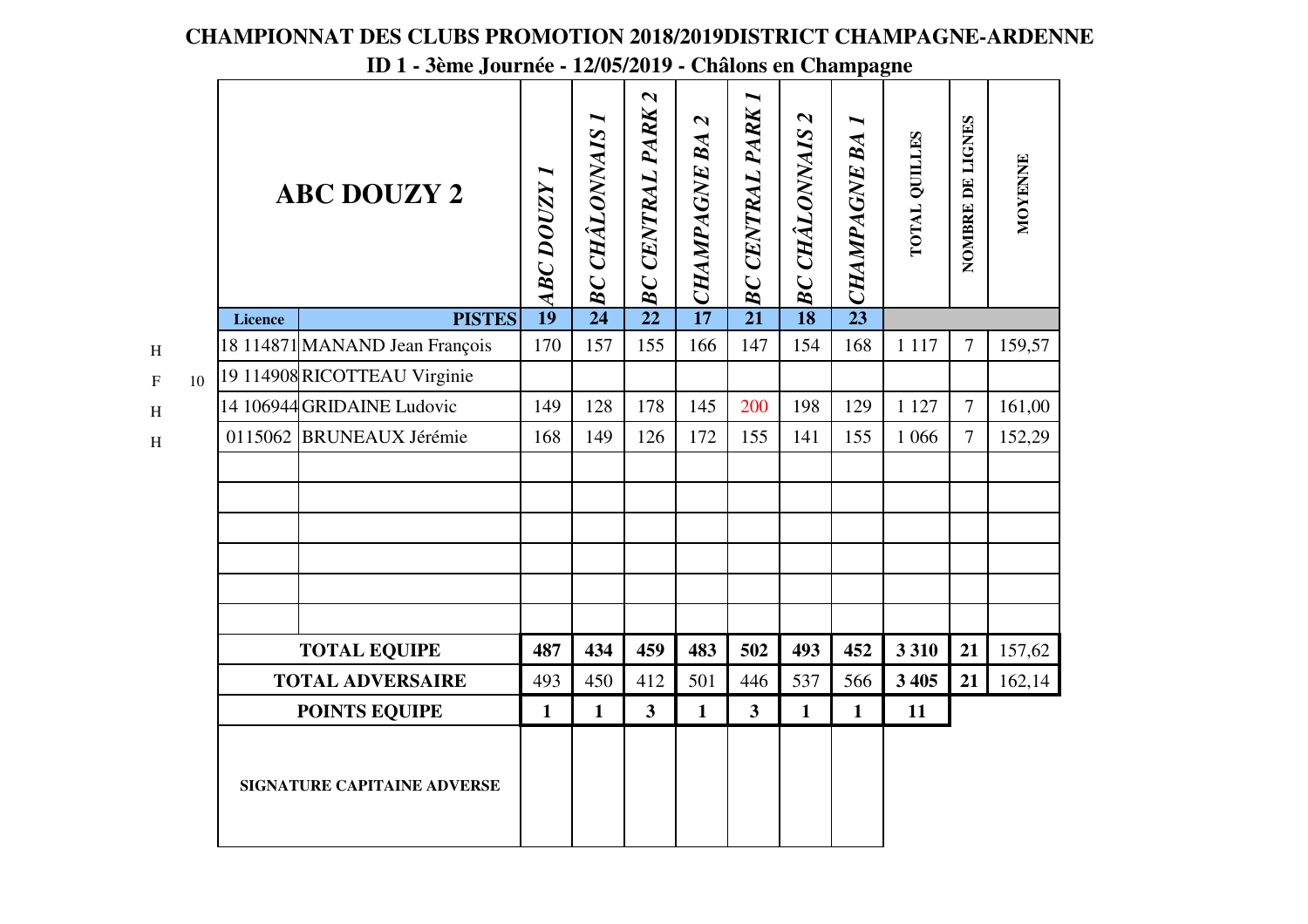|   |    |                                    |                            |                                                   |                    |                             |                 |                                                   |                  |                                                  | Ð             |                  |         |
|---|----|------------------------------------|----------------------------|---------------------------------------------------|--------------------|-----------------------------|-----------------|---------------------------------------------------|------------------|--------------------------------------------------|---------------|------------------|---------|
|   |    |                                    | <b>BC CHÂLONNAIS 1</b>     | $\boldsymbol{\mathsf{c}}$<br><b>BC CHÂLONNAIS</b> | <b>ABC DOUZY 2</b> | ➤<br><b>BC CENTRAL PARK</b> | CHAMPAGNE BA    | $\boldsymbol{\mathsf{\Omega}}$<br>BC CENTRAL PARK | <b>ABC DOUZY</b> | $\boldsymbol{\mathsf{c}}$<br><b>CHAMPAGNE BA</b> | TOTAL QUILLES | NOMBRE DE LIGNES | MOYENNE |
|   |    | <b>Licence</b>                     | <b>PISTES</b>              | $\overline{17}$                                   | $\overline{23}$    | $\overline{19}$             | $\overline{21}$ | $\overline{18}$                                   | $\overline{22}$  | $\overline{20}$                                  |               |                  |         |
| H |    |                                    | 85 26654 BRUNEL Daniel     | 168                                               | 165                | 167                         | 159             | 166                                               | 136              |                                                  | 961           | 6                | 160,17  |
| H |    |                                    | 17 112879 LUCION Philippe  | 155                                               | 151                | 202                         | 198             | 136                                               | 198              | 201                                              | 1 2 4 1       | $\overline{7}$   | 177,29  |
| F | 10 |                                    | 07 94442 DESSONS Catherine |                                                   |                    |                             |                 |                                                   |                  |                                                  |               |                  |         |
| H |    |                                    | 85 30918 BERNARD Alain     |                                                   |                    |                             |                 |                                                   |                  |                                                  |               |                  |         |
| F | 10 |                                    | 0107754 LAURENT Isabelle   | 140                                               |                    | 139                         |                 | 153                                               |                  | 150                                              | 542           | $\overline{4}$   | 135,50  |
| Η |    |                                    | 0105840 MATHIEU Jean-Luc   |                                                   | 134                |                             | 147             |                                                   | 154              | 155                                              | 590           | $\overline{4}$   | 147,50  |
|   |    |                                    |                            |                                                   |                    |                             |                 |                                                   |                  |                                                  |               |                  |         |
|   |    |                                    |                            |                                                   |                    |                             |                 |                                                   |                  |                                                  |               |                  |         |
|   |    |                                    |                            |                                                   |                    |                             |                 |                                                   |                  |                                                  |               |                  |         |
|   |    |                                    |                            |                                                   |                    |                             |                 |                                                   |                  |                                                  |               |                  |         |
|   |    |                                    | <b>TOTAL EQUIPE</b>        | 463                                               | 450                | 508                         | 504             | 455                                               | 488              | 506                                              | 3 3 3 4       | 21               | 158,76  |
|   |    |                                    | <b>TOTAL ADVERSAIRE</b>    | 487                                               | 434                | 435                         | 538             | 438                                               | 545              | 549                                              | 3 4 2 6       | 21               | 163,14  |
|   |    | <b>POINTS EQUIPE</b>               |                            |                                                   | $\overline{3}$     | $\overline{3}$              | $\mathbf{1}$    | $\mathbf{3}$                                      | $\mathbf{1}$     | $\mathbf{1}$                                     | 13            |                  |         |
|   |    | <b>SIGNATURE CAPITAINE ADVERSE</b> |                            |                                                   |                    |                             |                 |                                                   |                  |                                                  |               |                  |         |

H

 $\mathbf{F}$ 

H

 $\,$  F  $\,$ 

H

## **CHAMPIONNAT DES CLUBS PROMOTION 2018/2019DISTRICT CHAMPAGNE-ARDENNE**